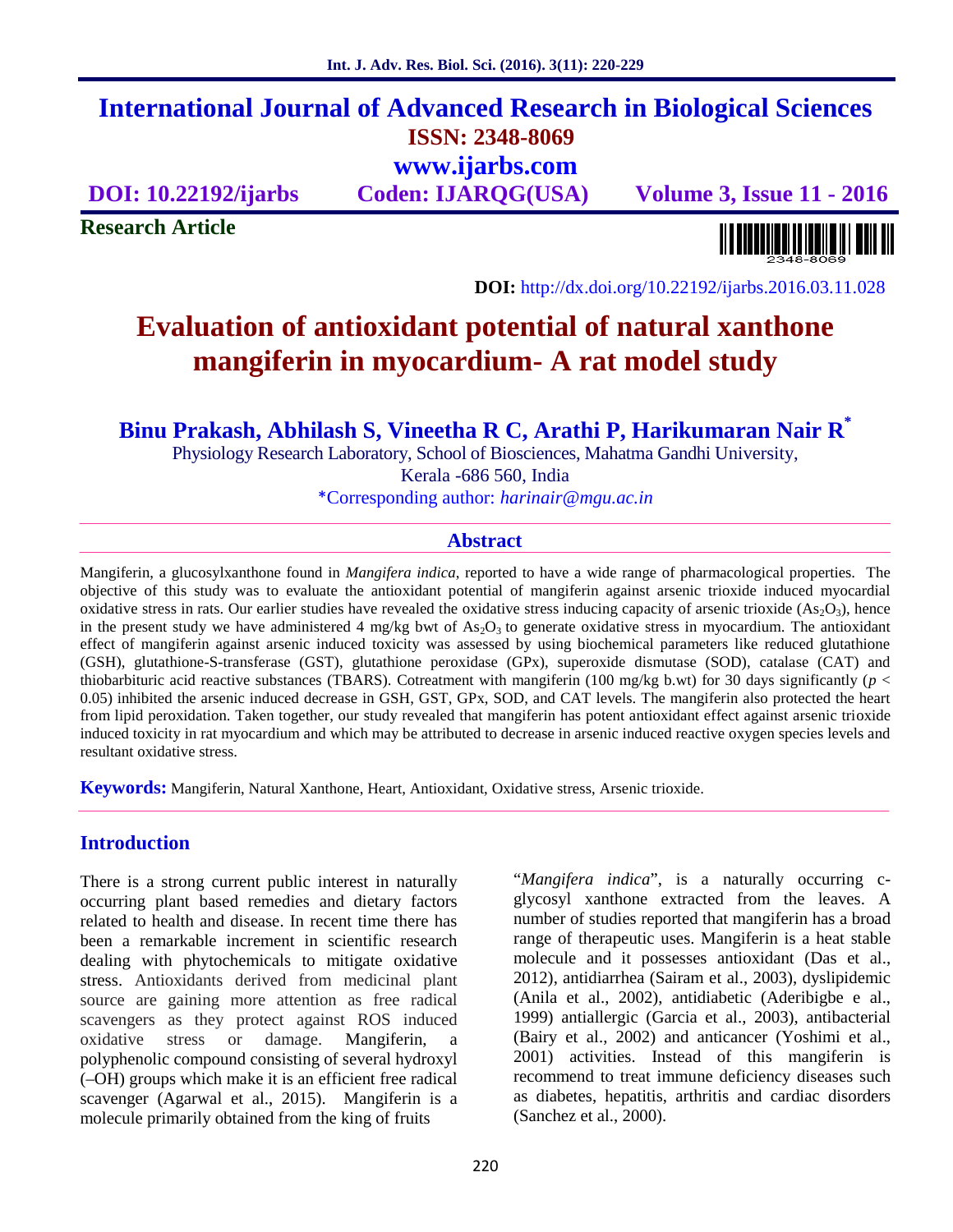Our previous studies in both *in vivo* (Mathews et al., 2012; Mathews et al., 2013; Binu et al., 2016) and *in vitro* (Vineetha et al., 2014; Mathews et al., 2016; Abhilash et al., 2016) experimental model reported that arsenic trioxide caused oxidative stress in heart and hepatic tissue. Arsenic trioxide treatment caused myocardial disorganization and interstitial edema in the heart (Raghu et al., 2009). So in this study we used the trivalent compound arsenic trioxide as an inducing agent for oxidative stress. In this background, the present study has been conducted to evaluate the antioxidant efficacy of mangiferin on the mitigation of arsenic induced oxidative stress in myocardium.

## **Materials and Methods**

## **Chemicals and Reagents**

Arsenic trioxide, Mangiferin (99%), Sodium pyruvate, Reduced glutathione (GSH), Oxidized glutathione (GSSG), Phenazine methosulphate (PMS), Nitroblue tetrazolium (NBT) were obtained from Sigma-Aldrich, Banglore, India. 2,4-dinitro bis Nitro benzoic acid (DTMB), Nicotinamide adenine dinucleotide (NADH), Thiobarbituric acid (TBA), Nicotinamide adenine dinucleotide phosphate (NADPH), 1-chlor, 2,4 dinitro benzene (CDNB), Potassium chloride (KCl), Ethylene diamine tetra acetic acid (EDTA), Hydrogen peroxide (H<sub>2</sub>O<sub>2</sub>) Trichloroacetic acid (TCA) Magnesium sulfate (MgSO4), were purchased from Merk Specialities Pvt. Ltd, Mumbai, India. Other chemicals and solvents of analytical grade were purchased from local retailer.

## **Experimental protocol**

The rats were divided into four groups of six rats each, a normal control group, a mangiferin control which received 100 mg/kg b.wt of mangiferin, one arsenic trioxide (4 mg/kg b.wt) administered group and a combination group treated with 4 mg/kg b.wt of arsenic trioxide and 100 mg/kg b.wt of mangiferin. 0.1 % dimethyl sulfoxide (DMSO) solution was used as vehicle for mangiferin administration. Experimental groups received this via oral intubation daily for a period of 30 days. At the end of the experimental period animals were decapitated and heart was removed immediately, washed in ice cold 0.15 M NaCl and blotted on a filter paper. Then the heart tissue was weighed and homogenized by using Teflon glass homogenizer  $(1/10<sup>th</sup>$  weight/volume) in ice cold tris-HCl buffer (0.2 M, pH 7.4). The homogenate was centrifuged at 10000 g for 20 min at  $4^{0}C$  and the supernatant was used for the estimation of lipid

peroxidation and various enzymatic and non enzymatic assays.

## **Assay of tissue GSH**

GSH was measured in tissue homogenate according to the method described by Ellman (1959). In the assay mixture contained 0.1 mL of sample, 0.85 mL of PBS (0.3 M, pH 7.4), and 0.05 mL of DTNB (10 mM). The reaction was read at 412 nm, and results were expressed as umoles of GSH/g protein.

## **Assay of tissue GST**

GST level was assayed by the method of Habig et al (1974) tissue was washed in 1.15% KCl and homogenized in phosphate buffer (pH=7.4), centrifuged at 9000 rpm for 20 minutes. After centrifugation, supernatant was mixed with 3 ml of reaction mixture  $(1.7 \text{ mL}$  Phosphate buffer  $+0.1 \text{ mL}$ of CDNB + 1.2 mL GSH) and change in accordance was read at 340 nm for 5 minutes.

## **Assay of Glutathione Peroxidase (GPx)**

The activity of GPx was determined by the method of Rotruck et al (1973). Briefly, the reaction mixture contained 0.2 mL of 0.4 M of Tris-HCl buffer (pH 7.0), 0.1 mL of 10 mM of sodium azide, 0.2 mL of homogenate (homogenized in 0.4 M of Tris-HCl buffer; pH 7.0), 0.2 mL of glutathione and 0.1 mL of 0.2 mM of H<sub>2</sub>O<sub>2</sub>. The tubes were incubated at  $37^{\circ}$ C for 3 minutes, and the reaction was terminated by the addition of 0.5 mL of 10% trichloroacetic acid (TCA). To determine the residual glutathione content, the supernatant was removed after centrifugation and to this 1 mL of DTNB reagent was added. The color that developed was read at 412 nm against a reagent blank, and results were expressed as µg of GSH consumed/mg protein.

## **Assay of Superoxide dismutase (SOD)**

SOD activity was determined by the method of Kakkar et al. (1984). The assay mixture contained 0.1 mL of sample, 1.2 mL of sodium pyrophosphate buffer (pH 8.3, 0.052 M), 0.1 mL of PMS (186 μM), 0.3 mL of NBT (300 μM), and 0.2 mL of NADH (750 μM). Reaction was started by the addition of NADH. After incubation at 30  $^{\circ}$ C for 90 seconds, the reaction was stopped by the addition of 0.1 mL of glacial acetic acid. The reaction mixture was stirred vigorously with 4.0 mL of n-butanol. The mixture was allowed to stand for 10 minutes, centrifuged, and the butanol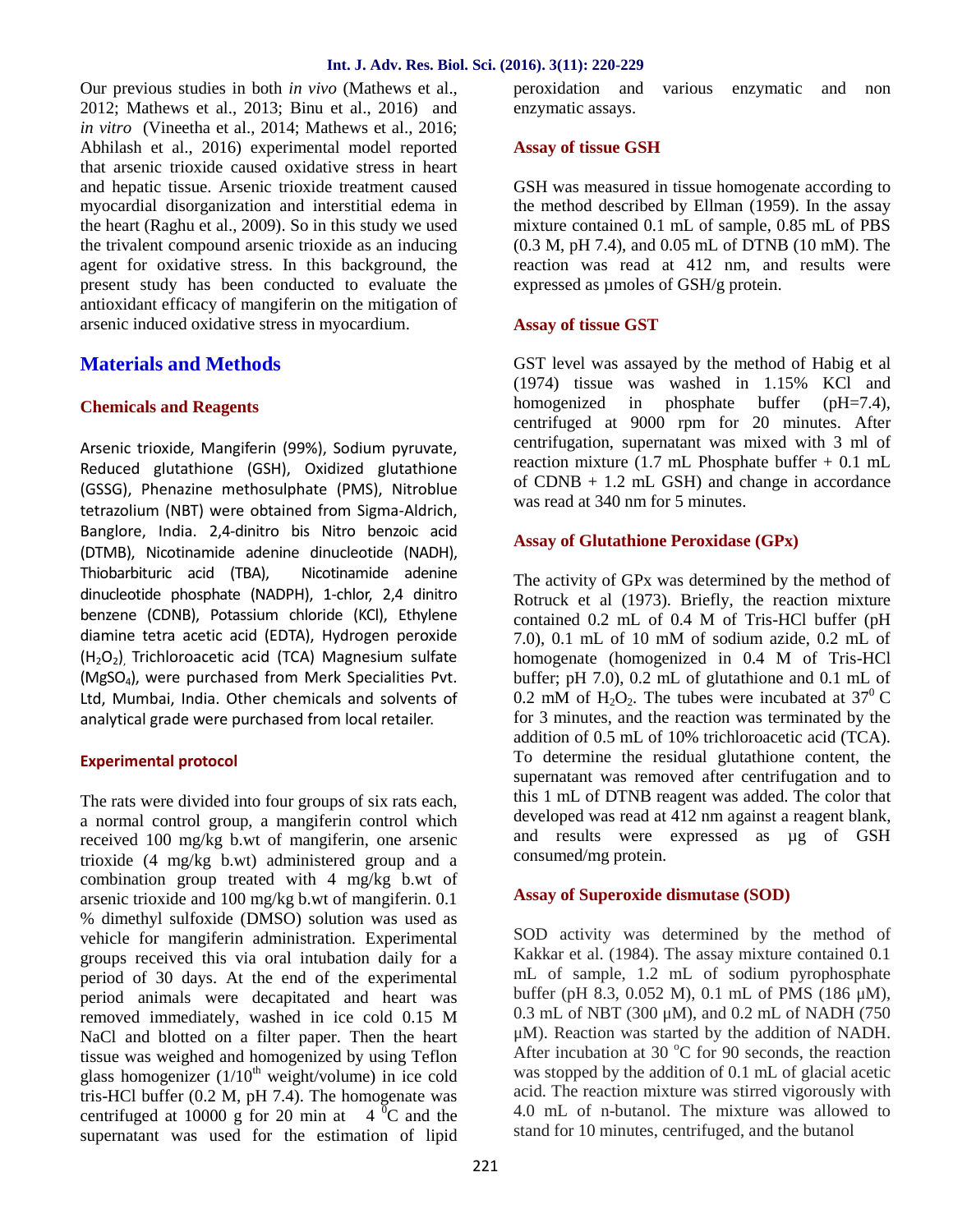#### **Int. J. Adv. Res. Biol. Sci. (2016). 3(11): 220-229**

layer was separated. The color intensity of the chromogen in butanol layer was measured at 560 nm against n-butanol, and the concentration of SOD was expressed as units/g of renal tissue. One unit was taken as the amount of enzyme that gave 50% inhibition of NBT reduction/mg protein.

## **Assay of Catalase (CAT)**

Catalase activity in the sample was measured according to the method of Aebi (1974) by measuring the decrease in absorbance of  $H_2O_2$  at 240 nm.

## **Detection of lipid peroxidation**

Lipid peroxidation was determined by detecting thiobarbituric acid reactive substances (TBARS) level. TBARS level was estimated by measuring the pink color chromophore formed by the reaction with thiobarbituric acid absorbing at 535 nm (Beuge and Aust, 1978).

## **Statistical Analysis**

The experimental results were expressed as mean  $\pm$ SD. Statistical analysis was evaluated by one-way analysis of variance (ANOVA) using SPSS software (version 20.0, SPSS Inc, Chicago, IL, USA) .Values were considered significantly different if *P <* 0*.*05.

## **Results**

## **Effects of mangiferin on non enzymatic antioxidant GSH level**

Figure 1 illustrates the alterations in the level of GSH in the heart tissue of control and experiment rats. A significant decrease  $(p<0.05)$  in the level of GSH in the heart tissue was observed in rats treated with arsenic when compared to the control. Administration of mangiferin along with arsenic significantly increased the level of this non enzymatic antioxidant to near normalcy when compared with arsenic treated rats.



Figure 1. Effect of mangiferin non-enzymatic antioxidant GSH in heart tissue. Normal control, Arsenic trioxide – 4 mg/ kg b.wt, Mangiferin-100 mg/kg b. wt, and Arsenic trioxide - 4 mg/ kg b.wt) + Mangiferin- 100 mg/ kg h.wt. Data represented as mean  $\pm$  SD, n=6. a (significant difference between Normal control and Arsenic trioxide), b (significant difference between Arsenic trioxide and Arsenic trioxide  $+$ Mangiferin).  $P<0.05$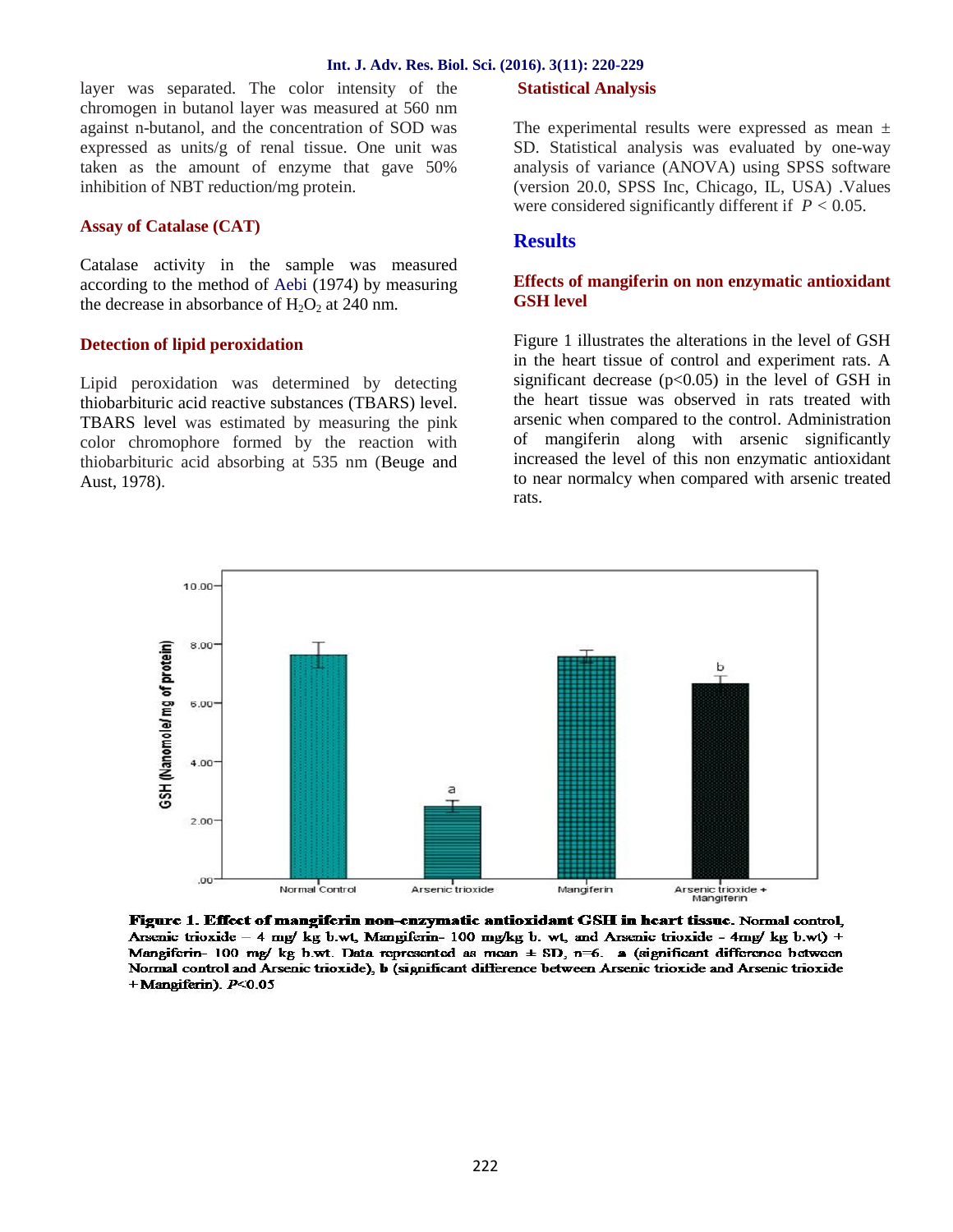## **Effects of mangiferin on glutathione-s- transferase (GST) activity in heart**

Figures 2 represents the activity of enzymatic antioxidant glutathione-s- transferase, which was significantly  $(p<0.05)$  decreased in the heart tissue of arsenic treated rats when compared with control rats. Administration of mangiferin along with arsenic intoxicated rats significantly  $(p<0.05)$  protect the level of GST in heart tissue. Mangiferin alone treated group also shown significant ( $p<0.05$ ) difference with that of normal control group.



Figure 2. Effect of mangiferin enzymatic antioxidant GST level in heart tissue. Normal control, Arsenic trioxide - 4 mg/ kg h.wt, Mangiferin- 100 mg/kg h. wt, and Arsenic trioxide - 4mg/ kg h.wt) | Mangiferin-100 mg/ kg b.wt. Data represented as mean ± SD, n-6. a (significant difference between Normal control and Arsenic trioxide), b (significant difference between Arsenic trioxide and Arsenic trioxide + Mangiferin), c (significant difference between normal control and mangiferin). 1<sup>3-2</sup>0.05

#### **Effect of mangiferin on glutathione peroxidase (GPx) level in heart**

Arsenic induced changes of GPx activity and the protective role of mangiferin are shown in Figure 3. Oral administration of arsenic trioxide resulted in

significantly ( $p < 0.05$ ) decreased the level of GPx as compared to controls, whereas co-administration of mangiferin exhibited a significant increase in the enzyme level with respect to arsenic alone treated group.



Figure 3. Effect of mangiferin enzymatic antioxidant GPx level in heart tissue. Normal control, Arsenic trioxide - 4 mg/ kg b.wt, Mangiferin- 100 mg/kg b. wt, and Arsenic trioxide - 4mg/ kg b.wt) | Mangiferin-100 mg/ kg b.wt. Data represented as mean ± SD, n=6. a (significant difference between Normal control and Arsenic trioxide), b (significant difference between Arsenic trioxide and Arsenic trioxide + Mangiferin).  $P < 0.05$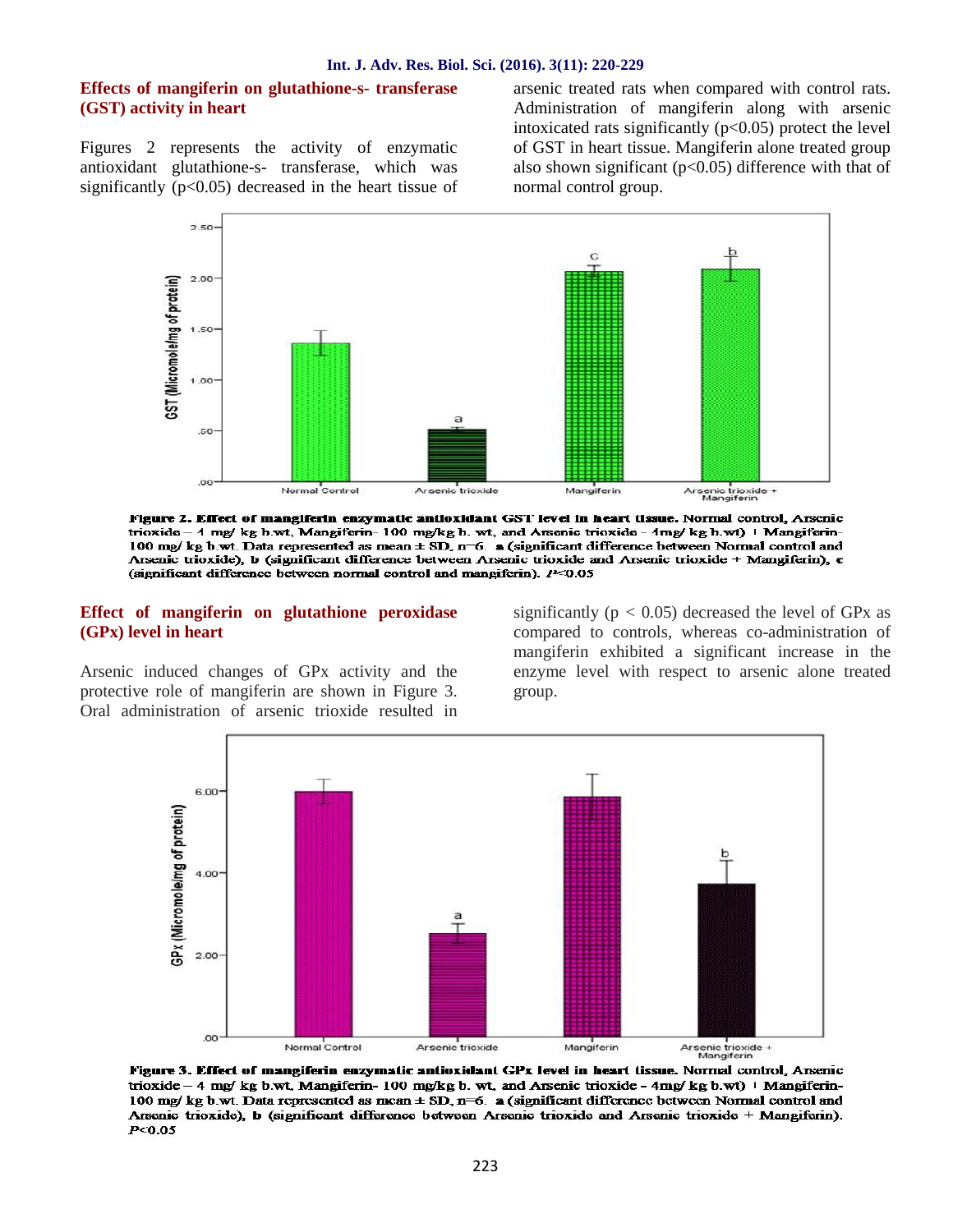## **Effect of mangiferin on superoxide dismutase activity (SOD) in heart**

Superoxide dismutase activity in the cardiac tissue after arsenic administration and mangiferin treatment is indicated in Figure 4. A significantly  $(p < 0.05)$ decreased activity of SOD in heart tissue was observed in arsenic treated group. Treatment of rats with both arsenic and mangiferin significantly  $(p<0.05)$  maintain the level of SOD.



Figure 4. Effect of mangiferin on superoxide dismutase activity (SOD) level in heart. Normal control, Arsenic trioxide - 4 mg/ kg b.wt, Mangiferin- 100 mg/kg b. wt, and Arsenic trioxide - 4mg/ kg b.wt) | Mangiferin- 100 mg/ kg b.wt. Data represented as mean  $\pm$  SD, n=6. a (significant difference between Normal control and Arsenic trioxide), b (significant difference between Arsenic trioxide and Arsenic trioxide | Mangiferin). P<0.05

#### **Effect of mangiferin on catalase (CAT) activity in heart**

compared with normal control rats (Figure 5). Cotreatment with mangiferin exhibited significant (p<0.05) increase in CAT level compared with arsenic group.

A significant ( $p < 0.05$ ) decline in catalase (CAT) was noted in heart tissue of rats treated with arsenic when



Figure 5. Effect of mangiferin on catalase in heart tissue. Normal control, Arsenic trioxide 4 mg/ kg b.wt, Mangiferin- 100 mg/kg b. wt, and Arsenic trioxide - 4mg/kg b.wt) + Mangiferin- 100 mg/kg b.wt. Data represented as mean  $\pm$  SD, n=6. a (significant difference between Normal control and Arsenic trioxide), b (significant difference between Arsenic trioxide and Arsenic trioxide + Mangiferin). P<0.05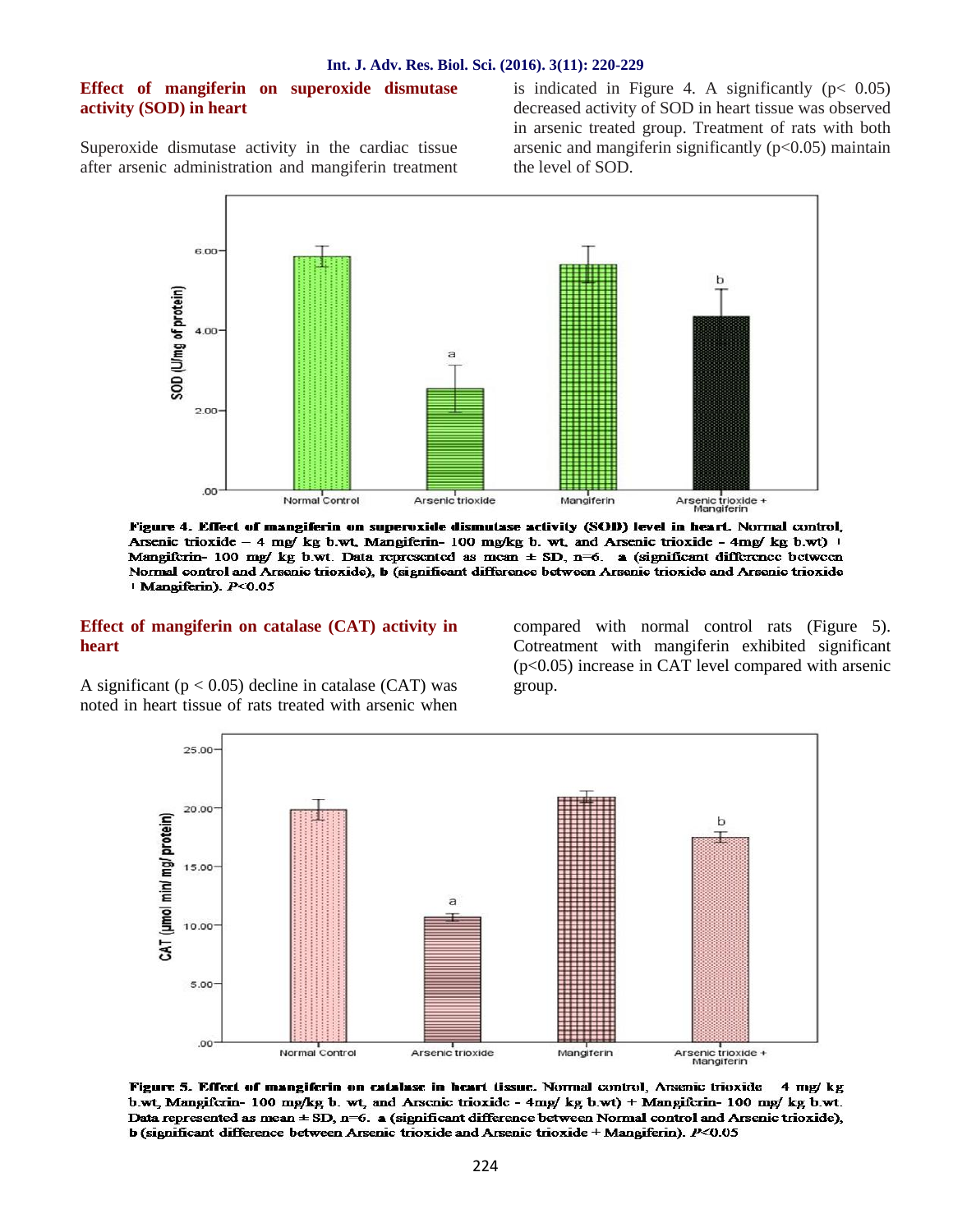## **Effect of mangiferin on lipid peroxidation in heart**

Compared to the control group, arsenic trioxide treated group had a significant  $(p<0.05)$  increase in TBARS

level in heart tissue (Figure 6). Furthermore arsenic along with mangiferin significantly ( $p < 0.05$ ) prevent lipid peroxidation with low TBARS level in heart as compared with arsenic alone treated group.



Figure 6. Effect of mangiferin on TBARS activity in heart tissue. Normal control, Arsenic trioxide - 4 me/ kg b.wt, Mangiferin- 100 mg/kg b. wt, and Arsenic trioxide - 4mg/ kg b.wt) + Mangiferin- 100 mg/ kg b.wt. Data represented as mean  $\pm$  SD, n=6. a (significant difference between Normal control and Arsenic trioxide), b (significant difference between Arsenic trioxide and Arsenic trioxide + Mangiferin).  $P<0.05$ 

## **Discussion**

Antioxidant enzymes as well as nonenzymatic antioxidants are from the first line of defense against ROS induced oxidative damage in a living organism. The oxidant-antioxidant system is in equilibrium in normal conditions. An antioxidant is a molecule capable of inhibiting the oxidation of other molecules. Oxidation reactions can produce free radicals. In turn, these radicals can start chain reactions that damage cells. Antioxidants terminate these chain reactions by removing free radical intermediates and inhibit other oxidation reactions. Low levels of antioxidants or inhibition of the antioxidant enzymes cause oxidative stress and may damage or kill cells. Arsenic induced toxic changes in several organs have been previously described and shown to be the results of induction of ROS and depletion of antioxidant defenses (Reghu et al., 2009; Mathews et al., 2016). Therefore, the theory of increasing antioxidant capacity in tissues to  $\frac{10 \text{ m}}{2}$  the complication that the toxic offects caused by examine west ameliorate the toxic effects caused by arsenic was investigated in the present study. For this purpose here we select and utilized antioxidant potential of natural xanthone mangiferin.

The antioxidant status of our body includes the concerted action of both antioxidant enzymes and nonenzymatic antioxidants. In the current study level of reduced glutathione (GSH) was declined during treatment with oxidative stress inducer arsenic in heart tissue. Reduced glutathione acts as a free radical scavenger and is involved in the repair of radical caused biological damage, and the decrease in the GSH content may alter antioxidant enzymes. The decrease in the level of GSH in tissues may be due to increases in the utilization or decrease the rate of synthesis of this antioxidant in cause of oxidative stress. GSH and other thiol containing proteins play a very crucial key role in cellular defense against arsenic toxicity. Curello et al (1985) reported that reduced glutathione (GSH) donates protons to membrane lipids and protects them from oxidant attacks. Diminish in GSH content because of oxidative stress reduce the actions of GST and GPx with a concomitant decrease in the activity of GSH stimulating enzyme. These suggest that the xanthone compound mangiferin cotreatment maintain the activity of GSH near to normal range which may be due to the inhibition of sulfhydril (SH) group oxidation or radical scavenging capacity of mangiferin. The primary antioxidant mechanism of mangiferin seems to be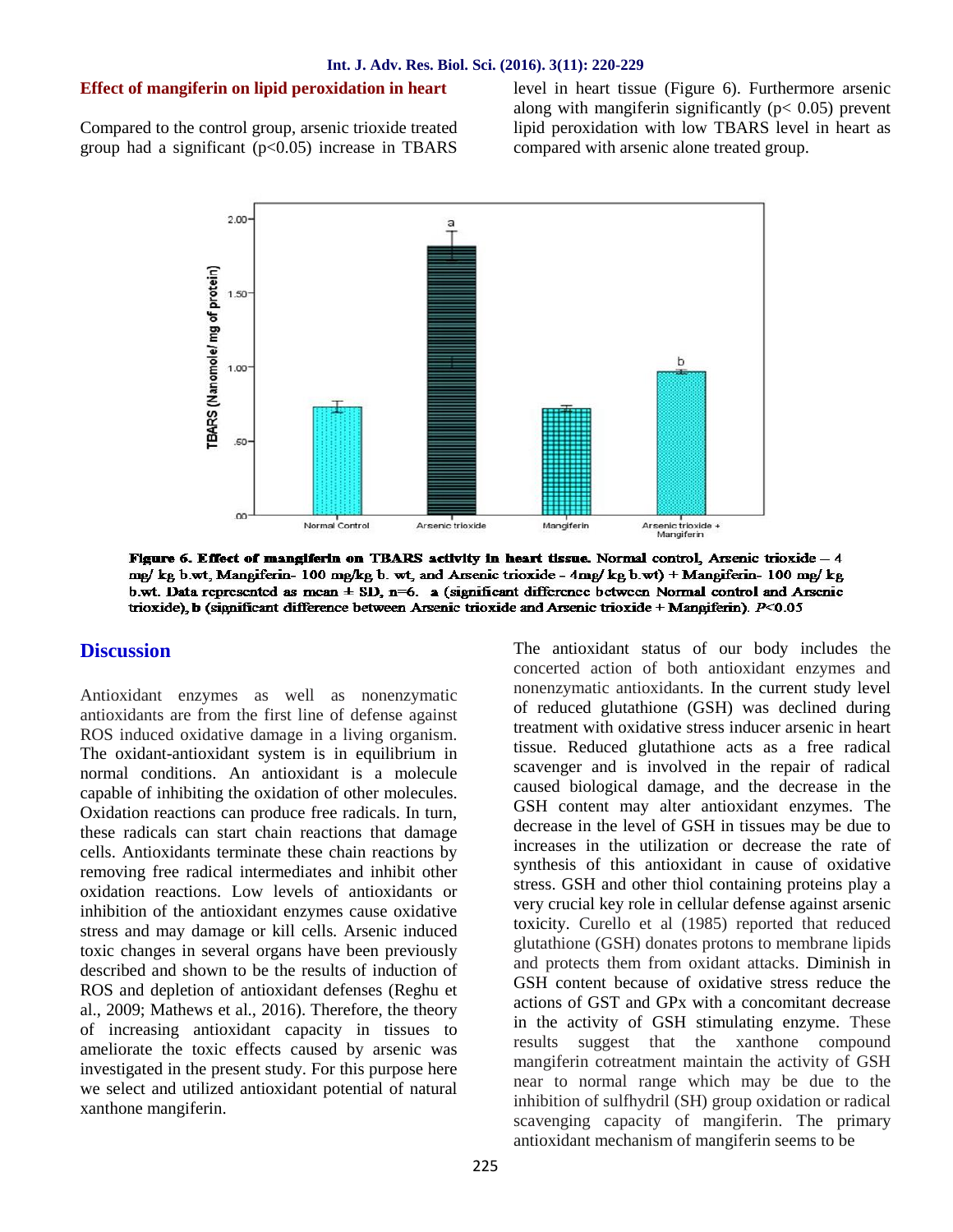mediated through enhancing glutathione levels (Amazzal et al., 2007). Jha et al (2007) reported that mangiferin having two hydroxyl groups at the 6 and 7 positions of B ring generally have strong antioxidant potency.

Glutathione-s- transferase (GST) can remove free radicals and its levels can reflect the antioxidant capacity in the body. The present studies showed that GST levels were lowered in arsenic treated rats as compared with normal control rats. GST is a phase 2 enzyme that is also critically involved in the detoxification of ROS (Landrigan et al., 1989; Yang et al., 2001). Seven classes of cytosolic GST are identified in mammalian, designated Alpha, Mu, Pi, Sigma, Theta, Omega, and Zeta (Hayes et al., 1995; Armstrong et al., 1997). During nonstressed conditions, class Mu and Pi GSTs interact with kinases Ask1 and N- terminal kinases JNK respectively, and inhibit these kinases and GSTP1 dissociates from (JNK) in response to oxidative stress (Cho et al., 2001).Treatment with mangiferin led to a significantly enhancement of tissue GST activity. This may be due to the capability of mangiferin to induce the gene level expression of GST. In addition to this there might be a possibility of inducible expression of rat GSTA2 gene occurs through Nrf2 based pathway.

Another enzymatic antioxidant glutathione peroxidase (GPx) was declined during arsenic induced oxidative stress condition. GPx is the general name of an enzyme family with peroxidase activity whose main biological role is to protect the organism from oxidative damage. GPx reduces lipid hydroperoxides into lipid alcohols (Wang et al., 1997). GPx is a selenium containing enzyme and it was well established that arsenic interacts with selenocysteine moiety of GPx to form inactive As-selenium complex (Milton et al., 2012). This was resulting in the inhibition of GPx activity or altering the expression and synthesis of GPx. GPx are major enzymes that remove hydrogen peroxide generated by SOD in cytosol and mitochondria (Chance et al., 1979). Cotreatment with mangiferin maintains the tissue GPx activity near to normalcy. This may be positive indication of antioxidant potential activity of mangiferin over arsenic induced oxidative stress.

SOD and CAT are two key enzymes in detoxifying intracellular  $O_2^-$  and  $H_2O_2$ . SOD catalyzes the dismutation of superoxide anions and prevents the subsequent formation of hydroxyl radicals (Imlay et al., 1988). As shown in results, a significant decrease of SOD and CAT activity in the heart tissue was

observed in the arsenic treated groups compared with control group. Cotreatment with mangiferin preserved the level of SOD and CAT activity in heart tissue. A reported from Leiro et al (2003), observed that mangiferin is capable for superoxide anion scavenging which is responsible for the inhibition of ROS production. Catalase catalyzes the conversion of the  $H_2O_2$  generated in the cells normally or under conditions of oxidative stress into water and oxygen thereby protecting the cells against damage caused by peroxide radicals. The diminished activity of SOD and CAT in arsenic exposed rats was due to the enhanced production of superoxide radical anions and insufficient supply of NADPH (Rana et al., 2012; Zahng et al., 2013). Antioxidant property which normalized the levels of cellular defense enzymes has been mainly ascribed to the catechol moiety possessed by mangiferin.

Treatment with arsenic induces oxidative stress via ROS generation, depletion of cellular endogenous antioxidant reserve (Gupa et al., 2003). GSH, GST, GPx, SOD and CAT replenishment on mangiferin supplementation for the entire period reflects a favourable balance between potentially harmful oxidants and protective antioxidants.

Arsenic (III) compounds can inhibit enzymatic antioxidants especially the GSH-dependent enzymes, such as glutathione-S-transferases (GST), glutathione peroxidase (GPx) and non enzymatic GSH reductase through binding to their sulfhydryl (–SH) groups (Schiller et al., 1977; Waalkes et al., 2004). Oxidation of sulfhydryl groups or methionine residues of proteins cause conformational changes, protein unfolding, and degradation. Esra et al (2012) observed that higher production of ROS in body may change DNA structure, result in modification of proteins and lipids, activation of several stress-induced transcription factors. This may be altering the gene level expression pattern of these antioxidants. Restoration of these antioxidants near to normalcy during mangiferin treatment might be due to the ability of this compound to protect the SH group from the oxidative damage. It is well known that the antioxidant activity of polyphenols is basically attributed to their ability to release hydrogen atoms. It has been proposed that the catechol moiety with a 6,7 dihydroxylated structure, together with its aromatic bonds, is responsible for its antioxidant property (Wauthoz et al., 2007). The antioxidant system replenishment due to mangiferin supplementation for 30 days reflected a favorable balance between potentially harmful oxidants and protective antioxidants in the heart tissue.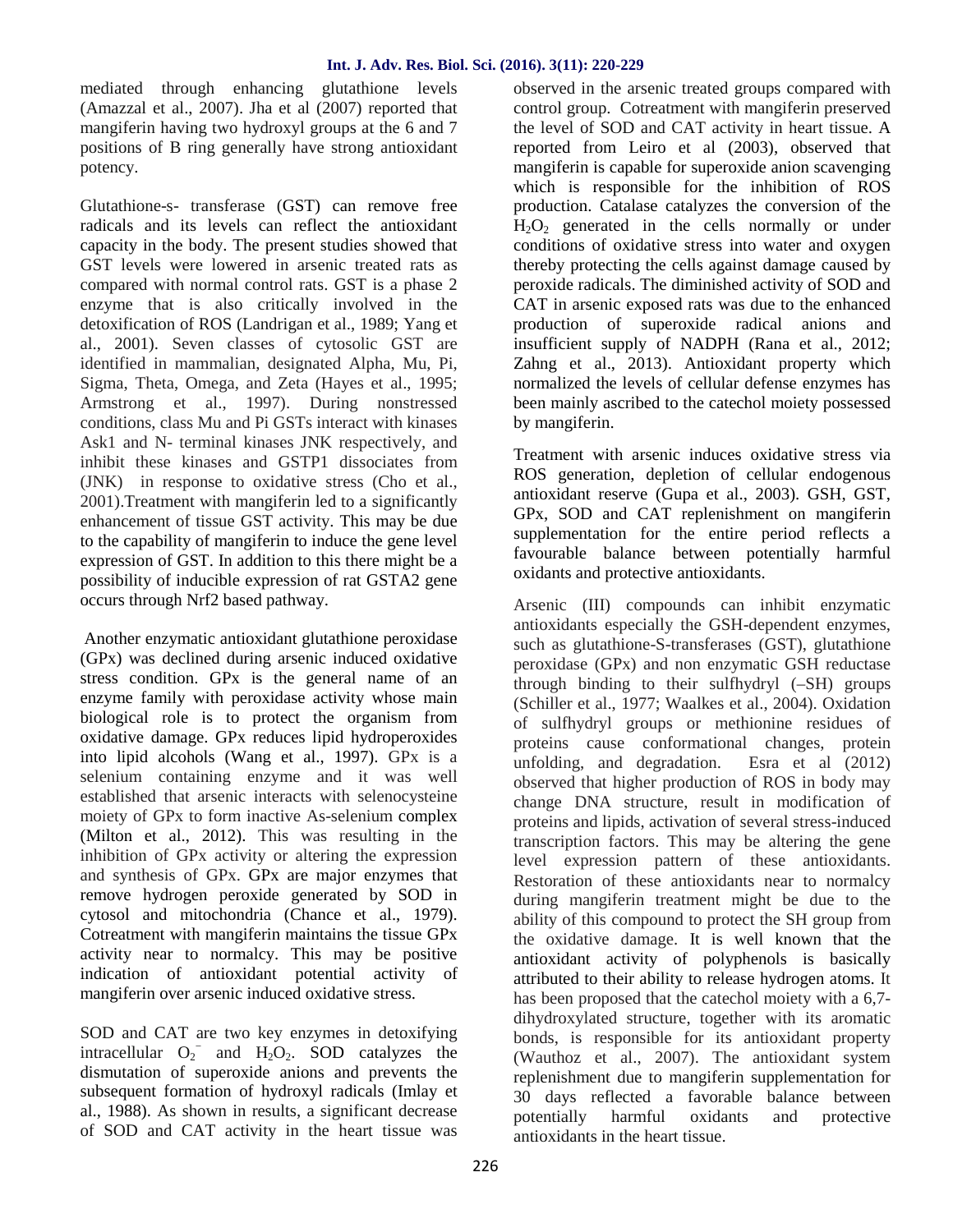## **Int. J. Adv. Res. Biol. Sci. (2016). 3(11): 220-229**

Our results also showed decreased level of lipid peroxidation marker TBARS during cotreatment with mangiferin in heart tissue, is suggestive for lowered oxidative stress. The lipid radical and peroxide are risky to the body cells and allied with tissue damage. Shyamala et al (2006) observed that mangiferin reduced the lipid peroxide formation during isoproterenol induced myocardial infarction in rats. Therefore mangiferin might have scavenged these free radicals and lowered the peroxidation resulting in decreased oxidative stress in rat myocardium. In the present study, we observed that arsenic decreased the antioxidant enzyme level along with elevation of lipid peroxidation markers in heart tissue of rats. Mangiferin possess the ability to scavenge ROS, a causal inducer of oxidative stress, inhibit lipid peroxidation, and increase the reduced glutathione content, thus establishing itself as a good antioxidant. Instead of this the enzymatic antioxidant defense systems are the natural protector against lipidperoxidation. So antioxidant property of this xanthone, mangiferin enhances antioxidant system and through by reduces the membrane peroxidation rate.

# **Conclusion**

Our data suggest that mangiferin has the capacity to counteract arsenic-induced oxidative damage in the heart; this could be due to its antioxidant nature, including its free radical scavenging and membrane stabilizing properties. Thus, the present study has shown that mangiferin is a heart protective natural xanthone against oxidative damage. Further detailed investigations are in progress to elucidate the exact mechanism by which mangiferin elicits its modulatory properties in myocardium.

# **Acknowledgments**

We thank the Department of Biotechnology (DBT), New Delhi for giving financial assistance to Miss. Binu .P through DBT-JRF (No.BT/PR4800/ INF/22/152/2012). We also thank Dr. Prakash Kumar B, Project Coordinator, DBT- MSUB/IPLSARE for providing the necessary facilities for our work.

# **References**

Abhilash, S., Vineetha, R. C., Binu, P., Arathi, P., Harikumaran Nair, R. 2016. Evaluation of the cardioprotective effect of docosahexaenoic acid against arsenic trioxide induced toxicity in H9c2 cardiomyocytes by preliminary dose standardization assays. Int. J. Adv. Res. Biol. Sci. 3(2): 235-242.

- Aderibigbe, A.O., Emudianughe, T.S., Lawal, B.A. 1999. Antihyperglycaemic effect of *Mangifera indica* in rat. Phytother Res. 13: 504–507.
- Aebi, H. 1974. In: Bergmeyer, H.U (Ed.), Methods of Enzymatic Analysis, vol. II. Academic Press, New York, pp. 673–678.
- Agarwal, N., Sadhukhan, P., Saha, S., Sil, P.C. 2015. Therapeutic Insights against Oxidative Stress Induced Diabetic Nephropathy: A Review. J Autoimmune Disord.1:1
- Anila, L., Vijayalakshmi, N.R. 2002. Flavonoids from *Emblica officinalis* and *Mangifera indica* effectiveness for dyslipidemia. J Ethnopharmacol. 79: 81–87.
- Armstrong, R.N.1997. Structure, catalytic mechanism, and evolution of the glutathione transferases. Chem Res Toxicol.10:2–18.
- Bairy, I., Reeja, S., Siddharth, R.P.S., Bhat, M., Shivananda, P.G. 2002. Evaluation of antibacterial activity of *Mangifera indica* on anaerobic dental microflora based on *in vivo* studies. Indian J Pathol Microbiol. 45: 307–310.
- Beuge, J.A., Aust, S.D. 1978. The thiobarbituric acid assay. Meth. Enzymol. 52: 306–307.
- Binu, P., Mathews, V.Varghese., Manju Alex., Abhilash, S., Vineetha, R. C., Harikumaran Nair, R. 2016. The Antioxidant Potential of Astaxanthin on Arsenic Trioxide Induced Cardiac Damage in Male Wistar Rats. 2(2): 42-48.
- Chance, B., Sies, H., Boveris, A. 1979. Hydroperoxide metabolism in mammalian organs. Physiol Rev. 59(3): 527-605.
- Curello, S., Ceconi, C., Bigoli, C., Ferrari, R., Albertini, A., Guarnieri, C.1985. Changes in the cardiac glutathione status after ischemia and reperfusion.Experientia.41:42–43.
- Das, J., Ghosh, J., Roy, A., Sil, P.C. 2012. Mangiferin exerts hepatoprotective activity against D galactosamine induced acute toxicity and oxidative/nitrosative stress via Nrf2-NFkB pathways. Toxicol Appl Pharmacol. 260: 35–47.
- Ellman, G.L., 1959. The sulphhydryl groups. Arch. Biochem. Biophys. 32:70–77.
- Esra Birben., Umit Murat., Sahiner Cansin Sackesen, Serpil Erzurum., Omer Kalayci.2012. Oxidative Stress and Antioxidant Defense. WAO. 5:9–19
- Garcia, D., Escalante, M., Delgado, R., Ubeira, F.M., Leiro, J. 2003. Anthelminthic and antiallergic activities of *Mangifera indica* L. stem bark components Vimang and mangiferin. Phytother Res. 17 (1): 203–1208.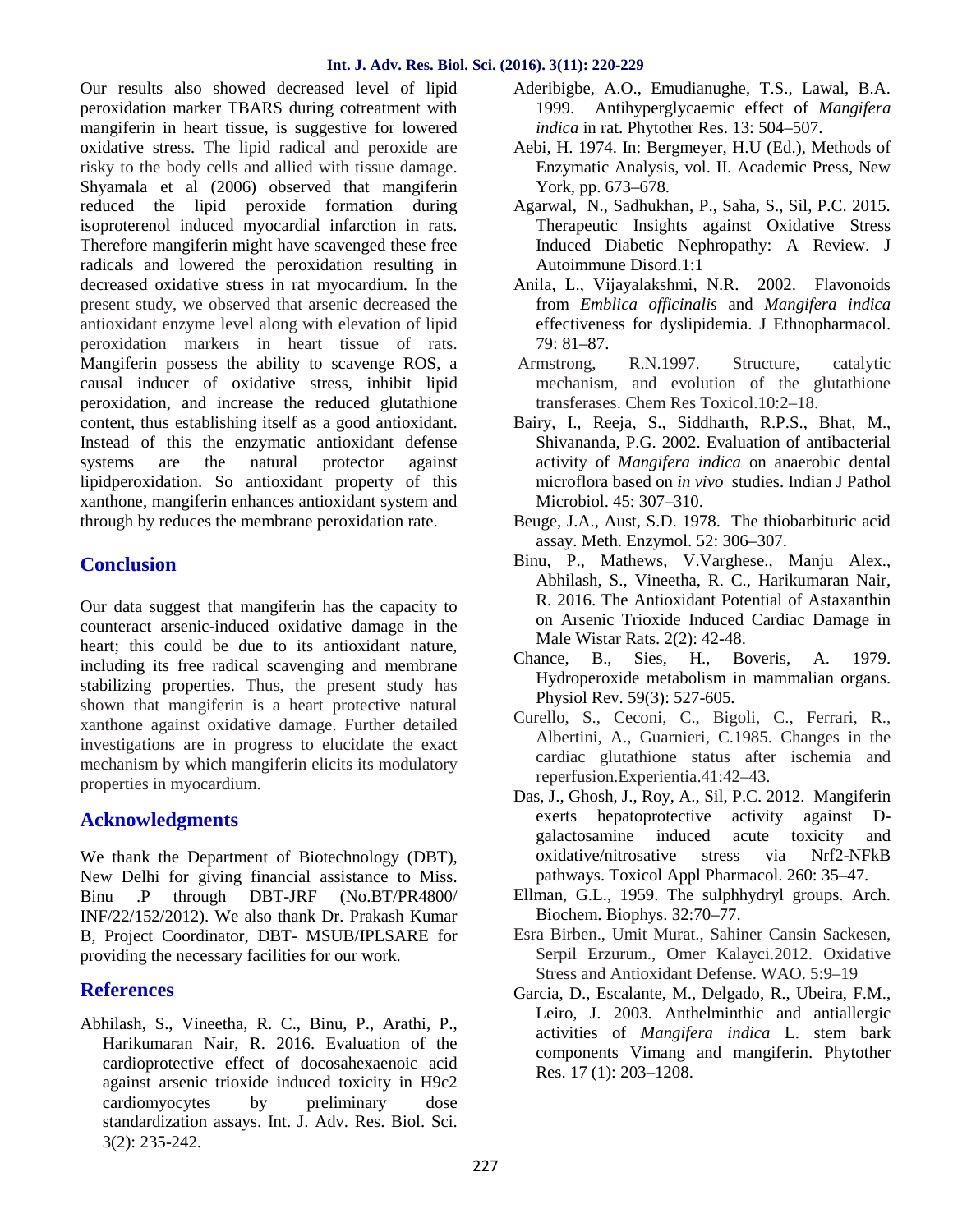- Gupta, S., Yel, L., Kim, D., Kim, C., Chiplunkar, S., Gollapudi, S. 2003.Arsenic trioxide induces apoptosis in peripheral blood T lymphocyte subsets by inducing oxidative stress: a role of Bcl-2. Mol. Cancer Ther. 2: 711–719.
- Habig, W.H, Pabst, M.J., Jakoby, W.B.1974. Glutathione-S-transferases: the first enzymatic step in mercapturic acid formation. J Biol Chem. 249:7130–7139.
- Hayes, J.D., Pulford, D.J. 1995.The glutathione Stransferase supergene family: regulation of GST and the contribution of the isoenzymes to cancer chemoprotection and drug resistance. Crit Rev Biochem Mol Biol. 30:445–600.
- Imlay, J. A., Linn. S. 1988. DNA damage and oxygen radical toxicity. Sci. 240:1302-1309.
- Kakkar, P., Das, B., Viswanathan, P.N. 1984. A modified spectrophotometric assay of superoxide dismutase. Ind. J. Biochem. Biophys. 21: 130–132.
- Landrigan, P.J.1989. Toxicity of lead at low dose. Br J Ind Med. 46 (9):593–596.
- Leiro, J.M., Alvarez,E., Arranz, J.A., I.G., Siso, F. Orallo. 2003. In vitro effects of mangiferin on superoxide concentrations and expression of the inducible nitric oxide synthase, tumour necrosis factor-alpha and transforming growth factor-beta genes, Biochem. Pharmacol. 65: 1361–1371.
- Mathews, V. V., Paul, M. V., Abhilash, M., Manju, A.,Abhilash, S., Nair, R. H. 2014. Mitigation of hepatotoxic effects of arsenic trioxide through omega-3 fatty acid in rats. Toxicol Ind Health. 30(9): 806-13.
- Mathews, V.V., Abhilash, M., Sauganth Paul, M. V., Manju Alex, Harikumaran Nair, R.2016. Omega-3 Fatty Acid Protects Against Arsenic Trioxide-Induced Cardiotoxicity *In Vitro* and *In Vivo*. Cardiovasc Toxicol. DOI 10.1007/s12012-016- 9361-3.
- Mathews, V.V., Binu,P., Sauganth Paul, M.V., Abhilash, M., Alex Manju., Harikumaran Nair, R.2012. Hepatoprotective efficacy of curcumin against arsenic trioxide toxicity. Asia Pac J Trop Biomed.706-711.
- Mathews, V.V., Paul, M.V., Abhilash, M., Alex Manju., Abhilash,S., Harikumaran Nair. 2013. Myocardial toxicity of acute promyelocytic leukaemia drug arsenic trioxide. Eur. Rev. Med. Pharmacol. Sci. 34-38.
- Milton Prabu, S., Muthumani, M. 2012. Silibinin ameliorates arsenic nephrotoxicity by abrogation of oxidative stress, inflammation and apoptosis in rats. Mol Biol Rep.39:11201- 11216.
- Raghu, K.G., Yadav, G.K., Singh, R., et al. 2009. Evaluation of adverse cardiac effects induced by arsenic trioxide, a potent anti-APL drug. J Environ Pathol Toxicol and Oncol. 28(3): 241–252.
- Rana, T., Bera, A.K., Das, S., Bhattacharya, D., Pan, D., Bandyopadhyay, S., Mondal, D.K., Samanta, S., Bandyopadhyay, S., Das, S.K. 2012. *Pleurotus florida* lectin normalizes duration dependent hepatic oxidative stress responses caused by arsenic in rat. *Exp. Toxicol. Pathol.64*: 665–671.
- Rotruck, J.T., Pope, A.L., Ganther, H.E. 1973. Selenium: biochemical role as a component of glutathione peroxidase purification and assay. Science. 179(2):588–590.
- Sairam, K., Hemalatha, S., Kumar, A., Srinivasan, T., Ganesh, J., et al. 2003. Evaluation of anti diarrhoeal activity in seed extracts of *Mangifera indica*. J Ethnopharmacol. 84: 11–15.
- Sanchez, G.M., Re, L., Giuliani, A., Nunez Selles, A.J., Davison, G.P., et al. 2000. Protective effects of *Mangifera indica* L. extract mangiferin and selected antioxidants against TPA-induced biomolecules oxidation and peritoneal macrophage activation in mice. Pharmacol Res. 42: 565–573.
- Schiller, C.M., Fowler, B.A., Woods, J.S.1977. Effects of arsenic on pyruvate dehydrogenase activation. Environ Health Perspect. 19:205–207.
- Shyamala Devi, C.S., Sabitha, K.E., Jainu, M., Prabhu, S. 2006. Cardioprotective effect of mangiferin on isoproterenol induced myocardial infarction in rats. Indian J Exp Biol. 44:209-15.
- Vineetha, R.C., Abhilash, S., Harikumaran Nair,R. 2014. L-Ascorbic acid and -Tocopherol to protect against arsenic trioxide induced oxidative stress in H9c2 cardiomyocytes. IOSR-JPBS. 9(6):13-19*.*
- Waalkes, M.P., Liu, J., Ward, J.M., Diwan, L.A. 2004. Mechanisms underlying arsenic carcinogenesis: hypersensitivity of mice exposed to inorganic arsenic during gestation. Toxicol. 198:31–38.
- Wang, T. S., Shu, Y.F., Liu, Y.C., Jan, K.Y., Huang, H. 1997. Glutathione peroxidase and catalase modulate the genotoxicity of arsenite. Toxicol. 121:229-37
- Wauthoz, N., Balde, A., Balde, E.S., Van Damme, M., Duez, P. 2007. Ethnopharmacology of *Mangifera indica* L. Bark and pharmacological studies of its main C-glucosylxanthone, mangiferin. Int J Biomed Pharm Sci. 1:112–119
- Yang, Y., Cheng, J.Z., Singhal, S.S., Saini, M., Pandya, U., Awasthi, S., Awasthi, Y.C. 2001. Role of glutathione S-transferases in protection against lipid peroxidation. J Biol Chem 276:19220–19230